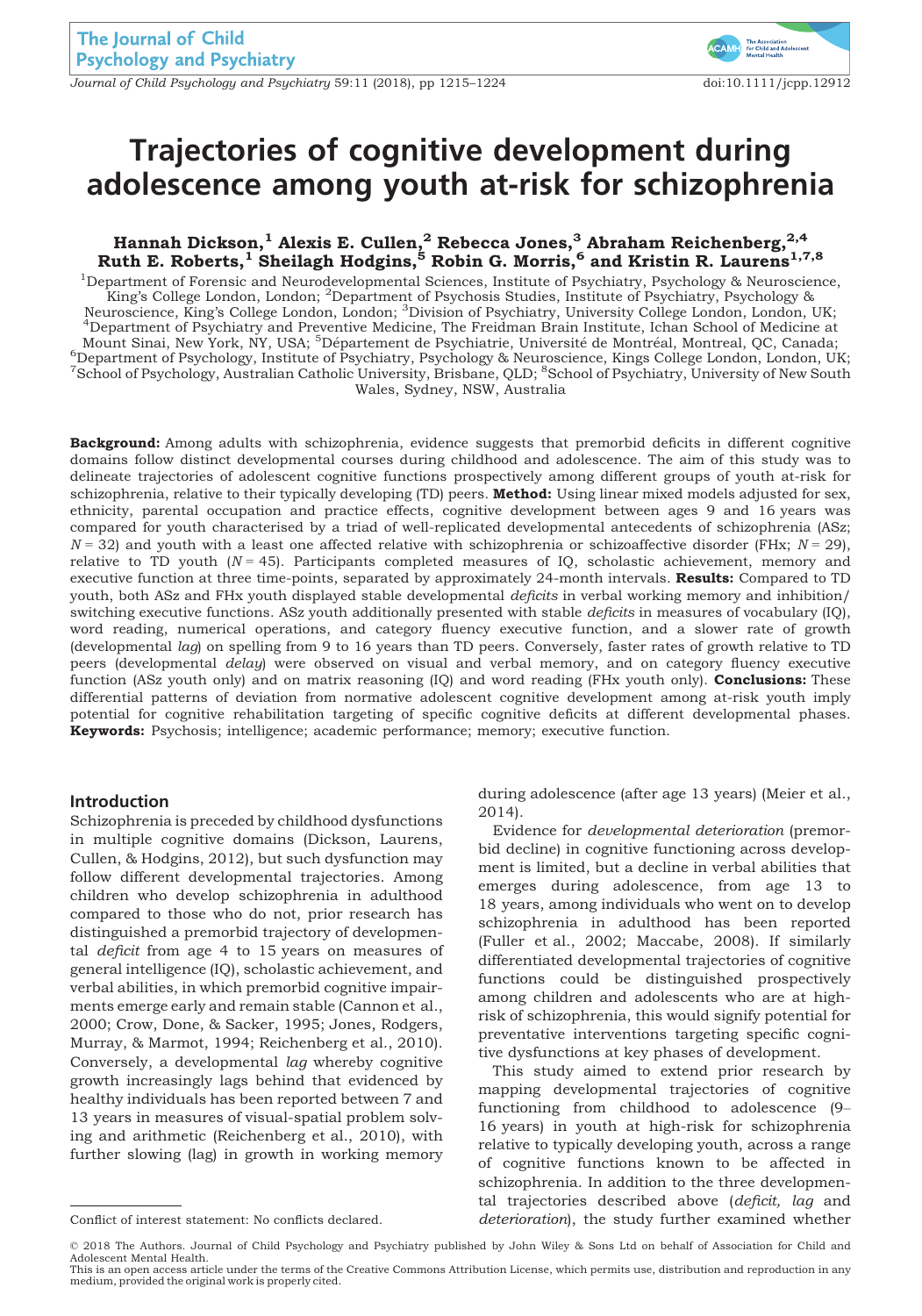delayed development of cognitive functions may 'catch up' during adolescence. Because cognitive development among typically developing youth is characterised by periods of gradual change interspersed with periods of accelerated cognitive growth (Thatcher, 1991), deficits in cognitive functions among at-risk youth might wax and wane during development. Thus, early difficulties may be followed by periods in which cognitive ability apparently catches up to that of healthy peers.

Although derived from data collected at a single time point between childhood and early adulthood, there is also evidence for distinct patterns of cognitive functions among at-risk youth. A recent investigation of a large population-based cohort of youth aged 8–21 years evaluated differences in age-related neurocognitive performance among those reporting and not reporting psychotic-like experiences (PLEs), an established risk marker for schizophrenia (Gur et al., 2014). Relative to peers without PLEs, youth with PLEs had a lower predicted mental age (i.e. developmental deficit) in a range of cognitive domains, most particularly in complex cognition indexed by verbal and nonverbal reasoning, and spatial processing. Another cross-sectional study reported a developmental deficit from 7 to 22 years in IQ among youth with a family history of psychosis compared to youth without such history, but also, evidence of a delay in visual memory performance among these individuals (Maziade et al., 2011).

To date, there have been no longitudinal reports comparing developmental trajectories of cognitive development between different at-risk populations, which may help to establish the generalisability of any subsequent predictors of psychosis (Barch, Cohen, & Csernansky, 2013). A study using crosssectional data indicated few group differences across eight cognitive domains, with the exception of a greater impairment in vocabulary (a measure of IQ) among family high-risk youth, while help-seeking youth at ultra high-risk (UHR) for psychosis exhibited greater impairment in verbal memory (Seidman et al., 2010). Thus, prospective longitudinal studies measuring cognitive function on multiple occasions within individuals, and using the same neuropsychological tests, are required to capture withinperson change alongside between-person age differences among youth at-risk for schizophrenia.

However, these established at-risk strategies are not without limitations. The presence of PLEs among children/adolescents constitutes a nonspecific risk marker for a broad range of mental disorders including schizophrenia (Werbeloff et al., 2012) while a family history of schizophrenia can prospectively identify only a minority of individuals who will develop the disorder (Mortensen, Pederson, & Pedersen, 2010). Strategies identifying individuals based on UHR criteria identify only help-seeking adolescents or young adults who may be at imminent risk of developing psychosis. An alternative

approach which uses a combination of antecedents of schizophrenia (including PLEs) to identify at-risk children may maximise opportunities to prospectively examine the development of the disorder (Laurens & Cullen, 2016).

In this study, we compared developmental trajectories of cognitive function from age 9 to 16 years among three groups of youth, and determined whether the trajectories differed according to definition of risk. These groups included: (a) children characterised by a triad of well-replicated antecedents of schizophrenia (ASz) (Laurens et al., 2007); (b) children with at least one affected relative with schizophrenia or schizoaffective disorder (family history of schizophrenia; FHx) and (c) typically developing children (TD) without antecedents or family history of schizophrenia. Children were assessed on up to three occasions separated by approximately 24-month intervals. At the initial assessment, undertaken when participants were aged 9–12 years, ASz and FHx youth, relative to TD youth, showed cognitive impairments in IQ, scholastic achievement, verbal memory, verbal working memory and executive functioning tasks requiring cognitive flexibility (Cullen et al., 2010; Dickson et al., 2014). On the basis of findings from our previous cross-sectional studies, we hypothesised that, during adolescence, the early cognitive impairments shown by the atrisk groups would remain stable (developmental deficit) or catch up with performance of typically developing peers (developmental delay). On measures of visual memory and executive functioning (verbal fluency, and problem solving and planning), where no baseline differences between at-risk groups and TD peers had been observed previously, we anticipated possible developmental lags, or even, deterioration.

# Methods and materials Sample

One hundred and six children aged 9–12 years were recruited for repeated cognitive (and other biological and psychosocial) assessments using a school-based community screening procedure. The flow diagram in Figure 1 summarises participant recruitment. No participant had experienced a psychotic episode or taken antipsychotic medication, had a neurological disorder, learning difficulties (IQ < 70), or a diagnosis of autism/Asperger's disorder. Ethical approval of the study was obtained from the Joint South London and Maudsley (SLaM) National Health Service (NHS) Foundation Trust and Institute of Psychiatry Research Ethics Committee. Children provided written assent and caregivers provided written consent for participation in the study.

The school-based screening questionnaire assessed a triad of antecedents of schizophrenia. ASz children presented all three antecedents: (a) a child-reported 'certainly-true' response on at least one of nine PLE items assessing hallucination- and delusion-like experiences (Laurens et al., 2007); (b) a score in the clinical range (approximately top tenth percentile on UK population norms) on the child-reported emotional symptoms scale or the caregiver-reported conduct problems, hyperactivity-inattention, or peer relationship problems scales of the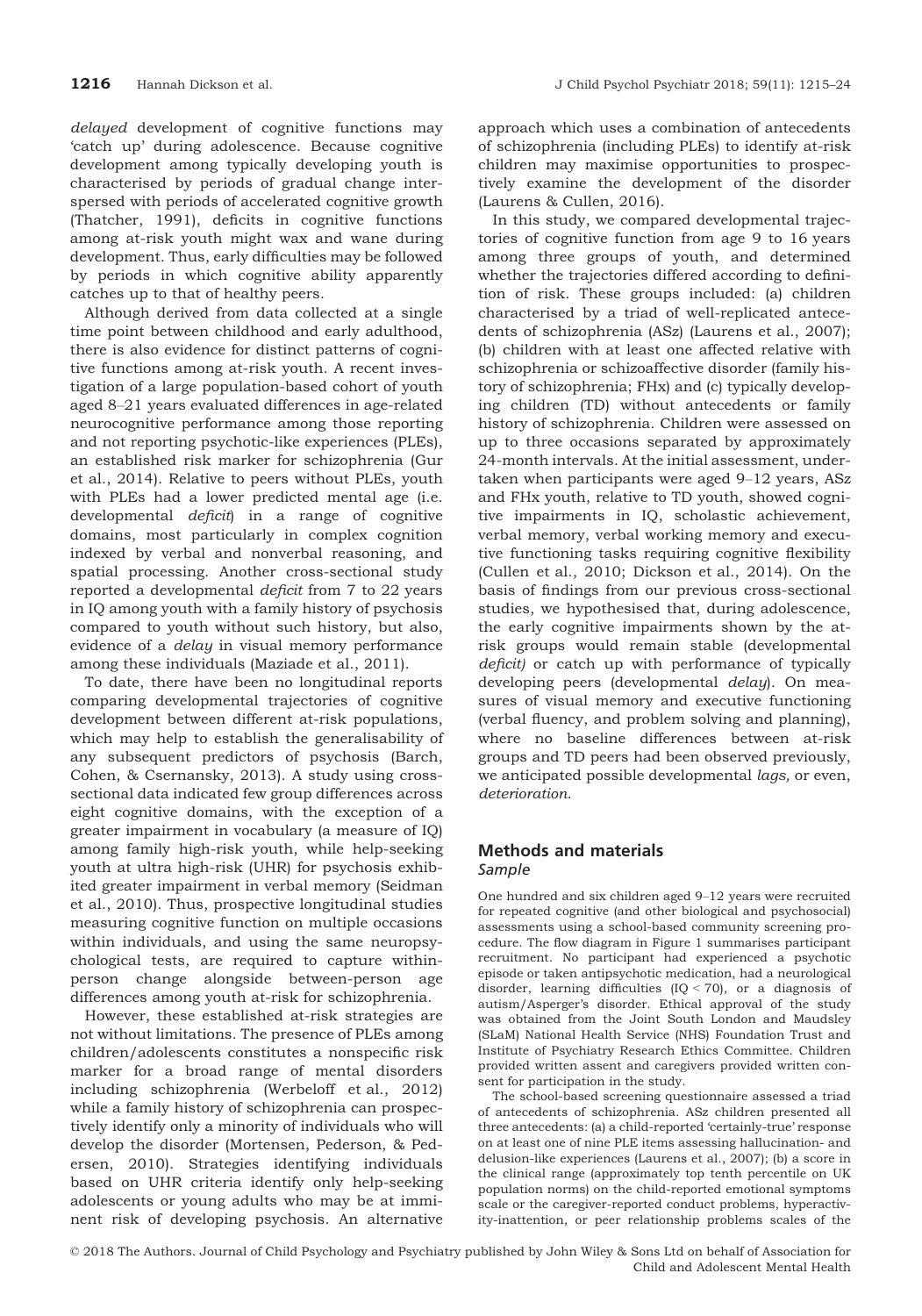

Figure 1 Flow diagram of participant recruitment and attrition within the study. Notes: ASz: triad of antecedents of schizophrenia; FHx: family history; TD: no antecedents or family history. \*1,204 cases only were assessed for family history (questions not included in initial wave of screening); <sup>†</sup>62 eligible families were not contacted due to staff resourcing constraints (eligible but uncontacted children did not differ on demographic or antecedent characteristics from study participants); ‡ 6 children meeting both ASz and FHx criteria were assigned to the FHx group for analysis

Strengths and Difficulties Questionnaire (Goodman, Ford, Simmons, Gatward, & Meltzer, 2000) and (c) a caregiverreported motor and/or speech delay or abnormality (Laurens et al., 2007). TD children were defined as those who presented none of the three ASz criteria on screening questionnaires and who had no first-, second- or third-degree relative with a schizophrenia spectrum disorder, as confirmed via the Family Interview for Genetic Studies interview (FIGS) assessment with the child's primary caregiver (Maxwell, 1992).

To identify children with a family history of schizophrenia/ schizoaffective disorder (FHx), the screening questionnaire also included items assessing family mental health problems (Laurens et al., 2007). Approximately 3.7% of 1,204 caregivers who completed these items indicated that their child had a relative with a schizophrenia spectrum disorder. In addition, medical records of mental health service users within the SLaM NHS Foundation Trust were reviewed to identify patients with a diagnosis of schizophrenia/schizoaffective disorder who had a relative aged 9–12 years. Identified families were approached following liaison with the patient's care worker. Just over half (55%) of the 29 FHx children in the present sample were identified via school screening questionnaires and the remainder via patient contacts. As confirmed by the FIGS with the child's caregiver (Maxwell, 1992), FHx children included: nine with a first-degree relative with schizophrenia; two with a firstdegree relative with schizoaffective disorder; two with two second-degree relatives with schizophrenia; and 16 with one second-degree relative with schizophrenia.

The sample comprised 32 ASz, 29 FHx (six of whom also met ASz criteria) and 45 TD children. Table S1 presents comparisons of demographic characteristics of the three groups at initial assessment (age 9–12 years). Participants in the study did not differ from eligible children who did not take part on the prevalence of ASz triad components or demographic characteristics, with the exception that the proportion of ASz children presenting clinically-significant emotional problems was lower among those who completed cognitive assessments than among those who did not. All children completed their formal schooling in the United Kingdom and were fluent in English.

### Procedure

Follow-up assessments spaced at approximately 2-year intervals were completed when children were aged between 11 and 14 years (assessment 2) and 13–16 years (assessment 3). Eligible children completed a battery of cognitive tasks at each of the three assessment phases, providing longitudinal data spanning ages 9–16 years. Caregivers reported children's ethnicity (according to the 2001 UK Census ethnic group categories) and parental occupational status (coded according to the UK National Statistics Socioeconomic Classification) (Office for National Statistics, 2010).

#### **Measures**

Cognitive assessments. Table S2 provides a brief description of the measures used to assess each domain, measuring general intelligence [IQ; Wechsler Abbreviated Scale for General Intelligence (Wechsler, 1999); using the vocabulary and matrix reasoning subtests], scholastic achievement [SA; Wechsler Individual Achievement Test (Wechsler, 2005); including word reading, numerical operations, and spelling], memory [Wide Range Assessment of Memory and Learning 2nd Edition (Sheslow & Adams, 2003); including verbal memory, visual memory, and verbal working memory], and executive function [EF; Delis-Kaplan Executive Function System (Delis, Kaplan, & Kramer, 2001); including multiple indices from verbal fluency, colour-word interference and the towers subtests]. To capture growth in cognitive abilities with age, we analysed raw cognitive scores rather than age-standardized scaled scores for all measures.

#### Statistical analyses

Univariate ANOVA, Fisher's exact test, and chi-square tests were used to compare groups on demographic variables. Longitudinal mixed models for repeated measures were fitted for each cognitive outcome to examine growth between 9 and 16 years of age using the Stata 14 statistical package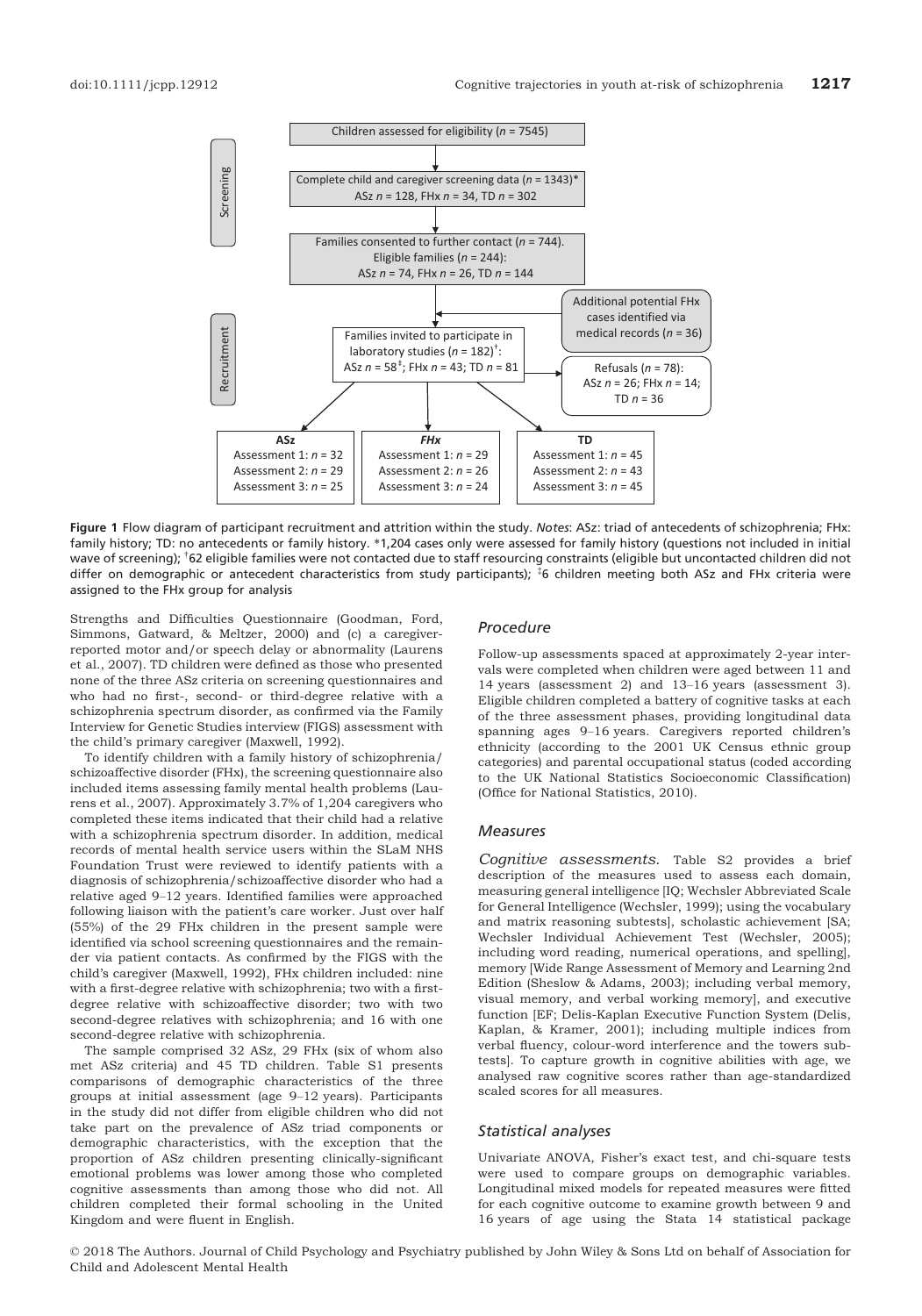(StataCorp., 2015). The main predictors in all statistical models were group (ASz vs. TD; FHx vs. TD), fixed linear and quadratic effects of age, and interactions between linear and quadratic age and group. Any nonstatistically significant quadratic terms (at the  $p > .05$  level) were subsequently removed. Exact age at each assessment was fitted as a continuous predictor, centred in statistical analyses to 11 years (the mean age of the total sample at assessment 1). To control for potential practice effects on the cognitive tests, an additional variable was created and entered into the models to indicate whether data were obtained from assessment one, two, or three.

For each domain, random-intercept and random-coefficients models were fitted. A random effect of participant was specified in each model to account for correlations between repeated measurements of individuals over time. The random-coefficients model additionally contained a random slope of age and an unstructured covariance matrix. Models were fit by maximum likelihood estimation (MLE). The simpler random-intercept model was retained unless a likelihood ratio test comparing the two models indicated that the random-coefficients model provided a better fit to the data. Analyses incorporated ethnicity, parents' occupation, sex, and practice effects as covariates, given their known associations with measurement of cognitive function (Waber, Forbes, Almli, & Blood, 2012). Details of normative adolescent cognitive development, and parameter estimates of linear mixed models for each cognitive measure, are presented in Table S3.

We interpreted results for both at-risk groups relative to TD youth in line with previous work examining cognitive growth premorbidly among individuals from a populationbased cohort who later developed schizophrenia (Reichenberg et al., 2010). Developmental deficit, which emerged early and remained stable, was characterised by statistically significant estimated between-group differences at 11 years of age (mean intercept value) but no between-group differences in change per 1 year of age (rate of cognitive growth, or 'slope'). A significant negative slope value (or positive slope value for measures where the dependent variable was task completion time) indicated a developmental lag (a slower rate of cognitive growth over development). In contrast, a significant positive slope value (or negative slope value for task completion time outcome measures) indicating a faster rate of cognitive growth over development characterised developmental delay. Developmental deterioration was characterised by nonsignificant between-group differences in linear slope, but a significant negative quadratic slope (inverted U-shape).

# Results

As detailed in Table S1, the groups did not differ on sex, laterality, or age on day of assessment 1, but differed on ethnicity and parents' occupation. Among the TD children, proportionately more were of white British ethnicity, and had parents with professional/ managerial occupations. Results of significant group differences in trajectories of growth by cognitive domain are illustrated in Figure 2, panels A–K, and summarised by trajectory type in Table 1.

# Developmental deficit

Relative to TD, both ASz and FHx demonstrated poorer performance on verbal working memory (panel H) at 11 years, but did not differ in their slope values, suggesting that these impairments emerged

early in childhood, and remained stable through age 16. Relative to the TD group, ASz individuals additionally displayed a stable deficit on IQ-vocabulary (panel A), SA-word reading (panel C), SA-numerical operations (panel D), and EF-inhibition/switching (panel K); and the FHx group displayed a stable deficit on EF-Inhibition (panel J).

# Developmental lag

On SA-spelling (panel E), the ASz group had statistically significant negative linear slope values compared to TD youth, suggesting that their cognitive growth was slower.

# Developmental delay

At 11 years, ASz relative to TD children obtained similar scores for verbal and visual memory (panels F and G) and EF-category fluency (panel I), with a statistically significant positive linear slope value indicating improvements with age. A similar pattern of developmental delay was observed for FHx relative to TD on IQ-matrix reasoning (panel B), SA-wording reading (panel C), and EF-inhibition/switching (panel K).

# Developmental deterioration

No evidence was observed on any of the cognitive domains indicating a trajectory of deterioration for ASz or FHx youth.

# No developmental differences

On measures of EF-letter fluency, EF-category switching accuracy, and EF-towers achievement, ASz and FHx youth showed development similar to that of TD youth, with no differences apparent in performance at 11 years, or in rate of cognitive growth with age. ASz youth, relative to TD, showed no differences in performance on IQ-matrix reasoning and EF-Inhibition. FHx youth only were similar to TD youth on measures of IQ-vocabulary, SAnumerical operations, SA-spelling, verbal and visual memory, and EF-category fluency.

# **Discussion**

In this study, we used repeated, and identical, cognitive assessments, across ages 9–16 years, and identified distinct trajectories of cognitive development among youth at-risk for schizophrenia relative to typically developing youth. ASz youth demonstrated more widespread developmental deficits (i.e. impairments that emerged early and remained stable) than FHx youth. While both at-risk groups evidenced a stable deficit in verbal working memory, ASz youth additionally demonstrated deficits on measures of verbal functioning (IQ-vocabulary, SA-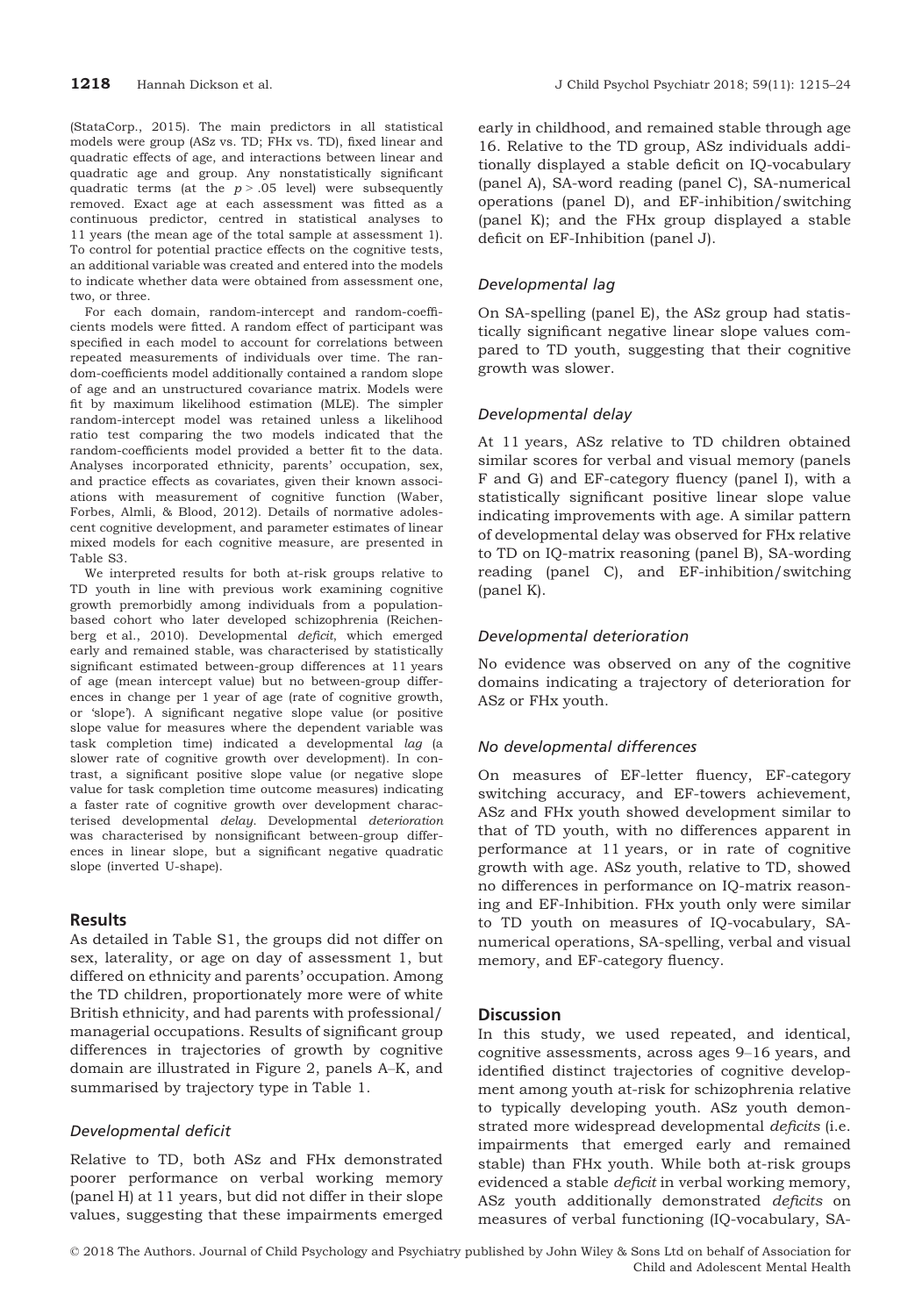

Figure 2 Line graphs of predicted values adjusted for sex, ethnicity, parental occupation and practice effects for General intelligence (panels A–B), Scholastic achievement (panels C–E), Memory (panels F–H), and Executive functioning (panels I–K) from 9 to 16 years for youth presenting with antecedents of schizophrenia (ASz), youth with a family history of schizophrenia (FHx), and typically developing youth (TD). Notes: Tests for trajectory type show fixed effects estimates with standard errors and significance values derived from random-intercept models; Intercept: Estimate of group differences at 11 years; Slope: Estimate of group differences in cognitive growth per 1 year of age; Developmental deficit trajectory type is characterised by a significant intercept and a nonsignificant slope estimate; Developmental lag is characterised by a significant negative slope estimate; Developmental delay is characterised by a significant positive slope estimate; Panels J and K: Dependent variable is task completion time measured in seconds, negative values indicate faster task completion time; and significant quadratic effects of age: <sup>a</sup> $-0.34$  (0.1),  $p = .005$ , <sup>b</sup> $-0.38$  (0.2),  $p = .04$  [Colour figure can be viewed at wileyonlinelibrary.com]

word reading), SA-numerical operations, and EFinhibition/switching, and developmental delays (i.e. early difficulties that caught up with performance of TD peers during adolescence) in verbal and visual memory measures, and a lag (i.e. slower cognitive growth relative to TD peers) in SA-spelling. Only FHx youth showed delays in IQ-matrix reasoning, SAword reading, and EF-inhibition/switching. However, they showed a deficit in EF-inhibition (not observed in ASz), whereas ASz youth evidenced delay in EF-category fluency (not observed in FHx), highlighting the importance of administering a range of tests to differentiate specific impairments. Although these longitudinal findings are preliminary and require replication, we prospectively identified two patterns of cognitive growth in ASz and FHx youth (development deficit and lag) that have been described previously in premorbid assessments of individuals who later developed schizophrenia (Cannon et al., 2000; Crow et al., 1995; Jones et al., 1994; Reichenberg et al., 2010), and found evidence

for developmental delays in cognitive functions not previously identified in high-risk youth (Maziade et al., 2011). The observed differences in cognitive trajectories of the at-risk groups, if replicated, are potentially important for cognitive-rehabilitation interventions for at-risk children, and may reflect differences in structural and functional neural correlates.

We found no evidence for developmental *deteriora*tion on any cognitive subtest among at-risk youth, consistent with evidence from premorbid assessments during childhood and early adolescence in individuals who later developed schizophrenia (Reichenberg et al., 2010). However, these findings may reflect the restriction of assessments up to the age of 16 years in this study, as previous research has identified a decline in verbal abilities between 13 and 18 years among participants who later developed the disorder (Fuller et al., 2002; MacCabe et al., 2013).

Our finding that developmental deficits in aspects of scholastic achievement characterised only ASz but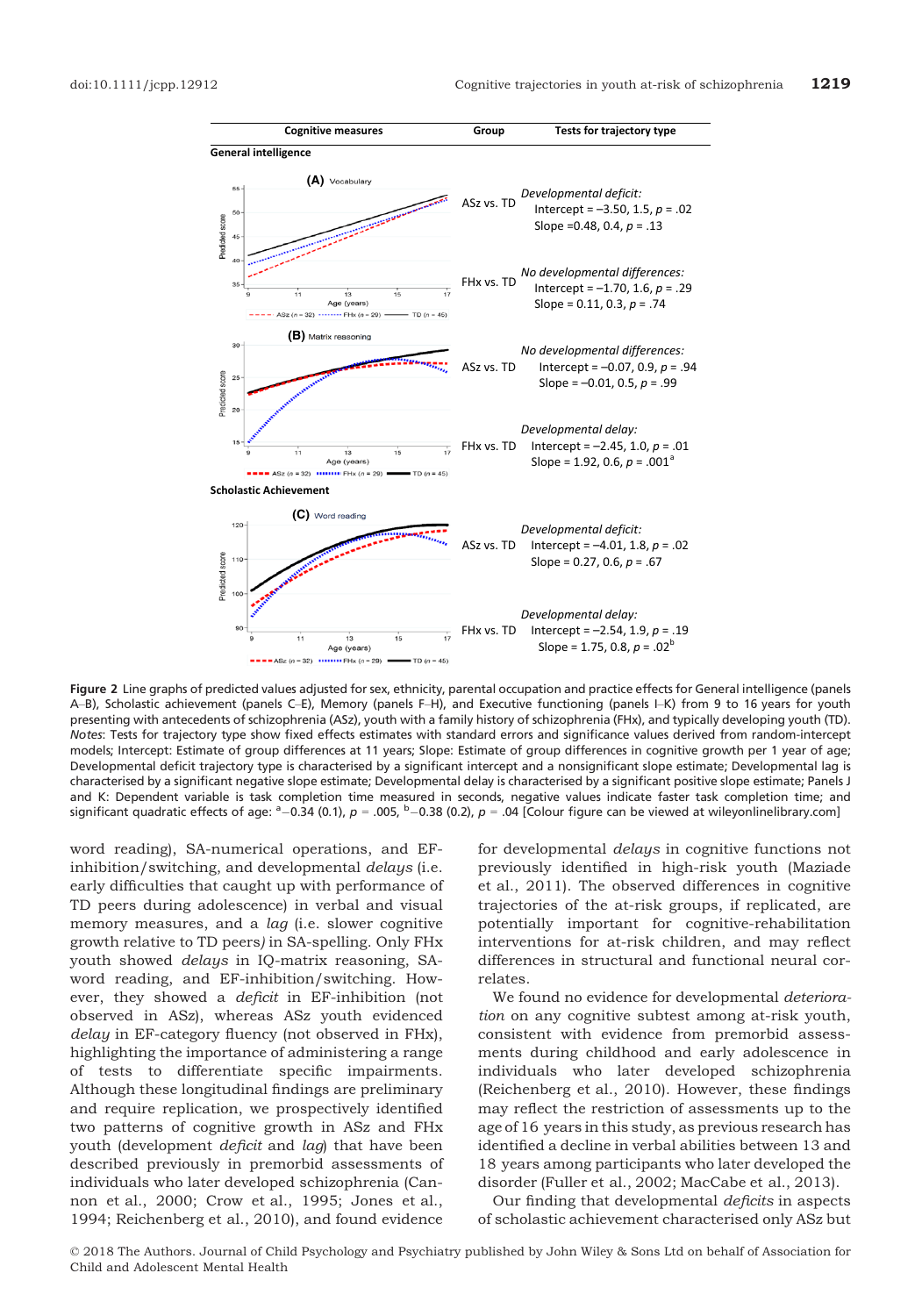

Figure 2 Continued

not FHx youth contrasts with evidence from three population-based studies reporting poorer academic performance at 12 years and at 15–16 years among the children of parents with schizophrenia compared to the children of mothers with no mental disorder (Forsyth et al., 2012; Jundong et al., 2012; Lin et al., 2016). This might relate to greater heterogeneity in the familial loading for schizophrenia within the FHx group, which included individuals with first- or second-degree relatives (Dickson et al., 2014). Developmental deficits in reading and numerical operations among ASz youth compared to TD peers aligns with demonstrated associations between PLEs and poor general academic achievement and literacy (Bartels-Velthuis, van de Willige, Jenner, van Os, & Wiersma, 2011; Hameed, Lewis, Sullivan, & Zammit, 2013). The developmental lag in spelling observed among ASz compared to TD youth is also consistent with recent evidence that poor spelling at 12 years is associated with the later

development of schizophrenia (Lin et al., 2016), but diverges from our earlier work at 9–12 years which identified an impairment in the over-arching domain of scholastic achievement (i.e. averaged scores across word reading, spelling and numerical operations) among ASz and FHx youth relative to TD peers (Cullen et al., 2010; Dickson et al., 2014). Poor academic achievement during adolescence may represent an easily identifiable nonspecific marker of biological, psychological and social risk processes underpinning the development of schizophrenia.

The developmental *deficit* in verbal working memory characterising both at-risk groups relative to TD youth emerged early (9–12 years) and remained stable during adolescence, and may constitute a universal risk marker of schizophrenia. Poor premorbid verbal working memory has been reported in individuals with schizophrenia, and in individuals at familial and UHR for psychosis (Addington & Barbato, 2012; Agnew-Blais & Seidman, 2013; Reichenberg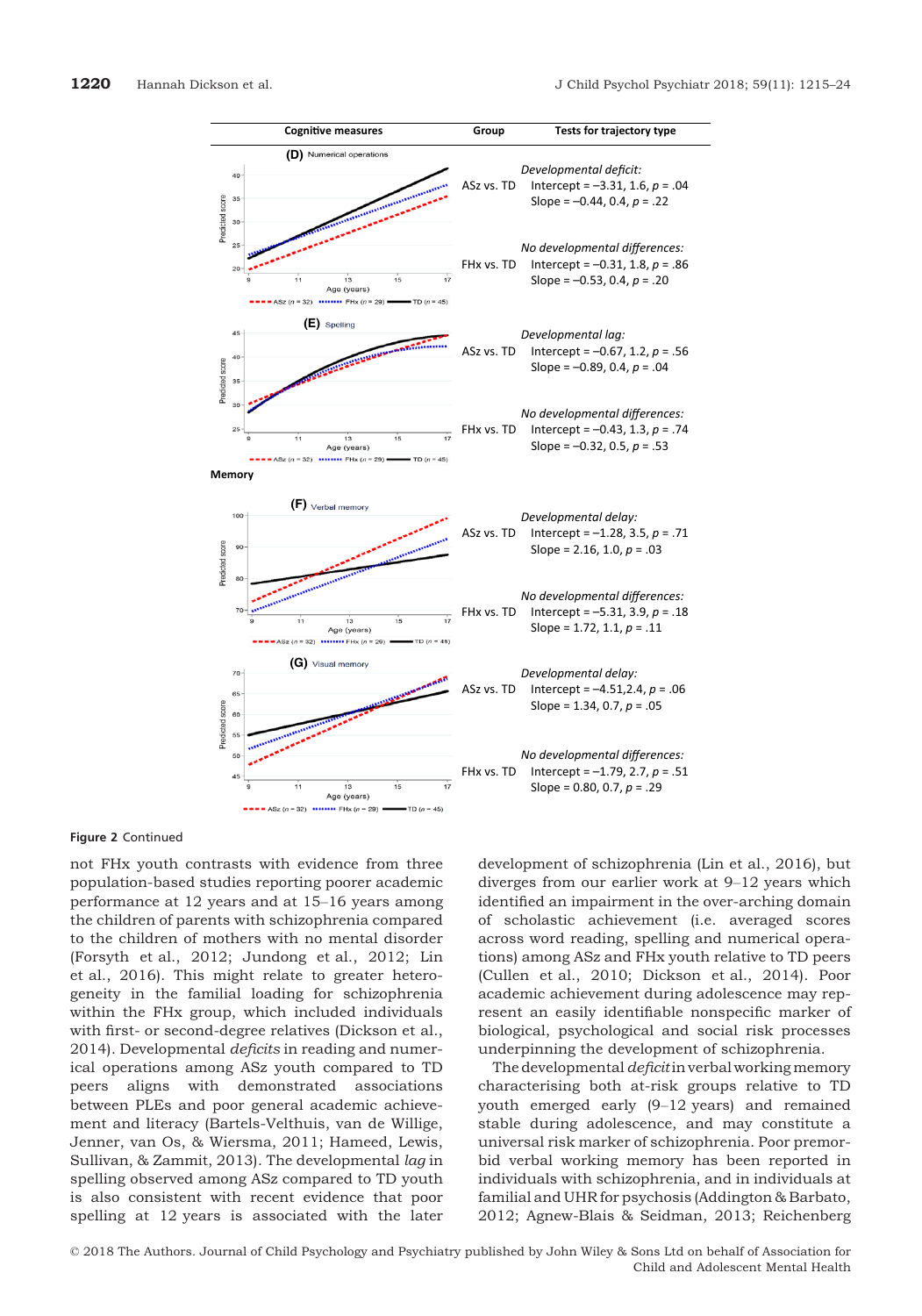

#### Figure 2 Continued

Table 1 Summary of the trajectories of cognitive development observed during adolescence among at-risk youth relative to typically developing youth

| Cognitive domain        | ASz trajectory | FH <sub>x</sub> trajectory |
|-------------------------|----------------|----------------------------|
| IQ-vocabulary           | Deficit        |                            |
| IQ-matrix reasoning     |                | Delay                      |
| SA-word reading         | Deficit        | Delay                      |
| SA-numerical operations | Deficit        |                            |
| SA-spelling             | Lag            |                            |
| Verbal working memory   | Deficit        | Deficit                    |
| Visual memory           | Delay          |                            |
| Verbal memory           | Delay          |                            |
| EF-category fluency     | Delay          |                            |
| EF-inhibition           |                | Deficit                    |
| EF-inhibition/switching | Deficit        | Delay                      |

ASz, antecedents of schizophrenia; FHx, family history of schizophrenia.

et al., 2010), and is associated with childhood mental disorders (Willcutt, Sonuga-Barke, & Sergeant, 2008). Thus, it is likely a nonspecific cognitive deficit reflecting increased risk for multiple disorders including psychosis (McGorry et al., 2014). Training programs targeting working memory may benefit at-risk children, and has the potential to lead to broader improvements in cognitive and academic functioning, and improved mental health, even for those who do not go onto develop psychosis. Indeed, there is evidence that targeted cognitive training can elicit improvements at 4–6 month follow-up in mathematics and reading among typically developing children (Wexler et al., 2016), and in working memory among children with a diagnosis of Attention-deficit/Hyperactivity disorder (Klingberg et al., 2005). A recent systematic review of six studies reported preliminary evidence for the effectiveness of cognitive remediation to enhance cognition and improve functional outcome among UHR youth (Glenthøj, Hjorthøj, Kristensen, Davidson, & Nordentoft, 2017).

Only one prospective, population-based, cohort study has examined the developmental course of executive function among individuals with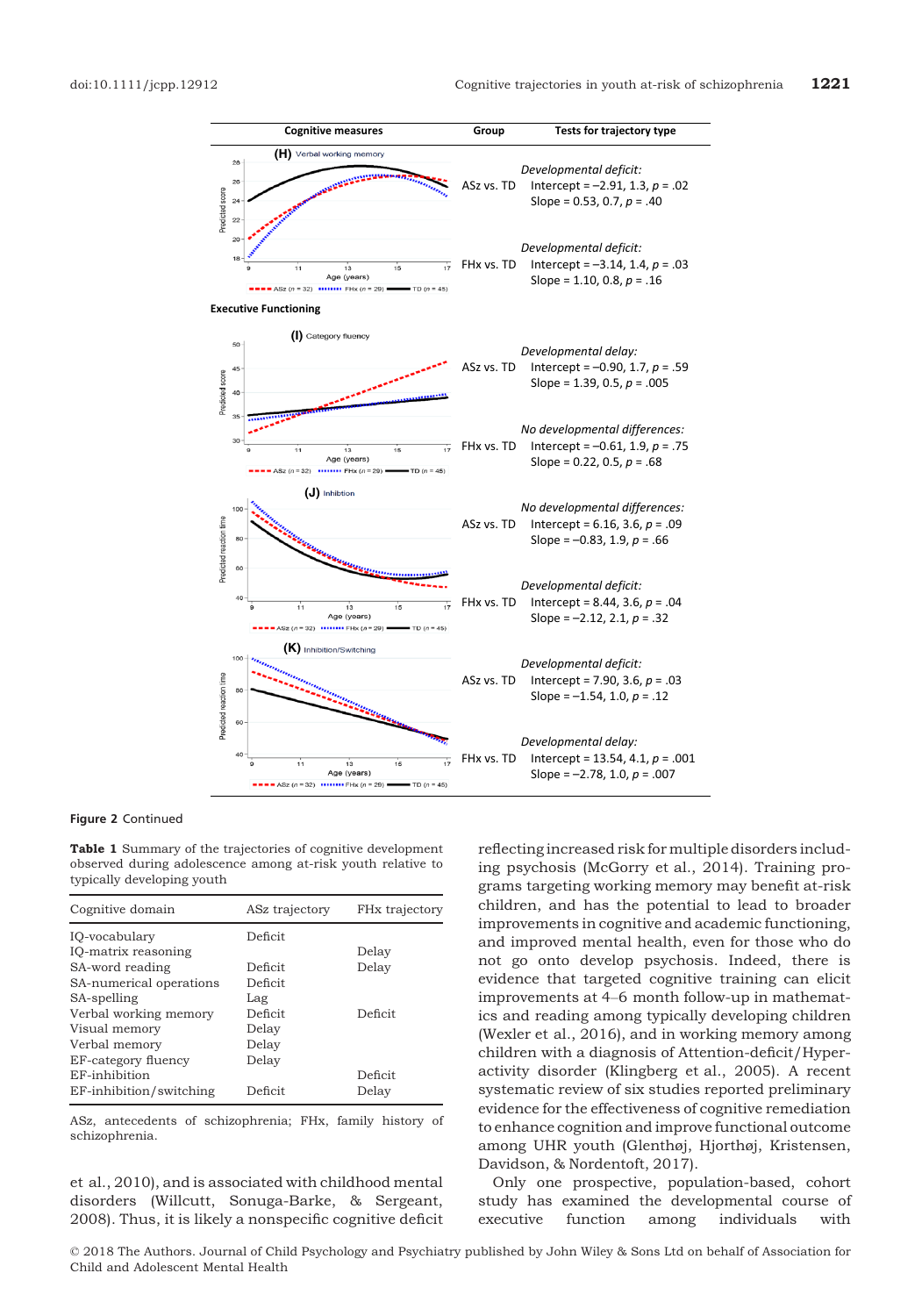schizophrenia. Participants who developed schizophrenia, relative to those who did not, showed a decline in performance on the Trails B test (measuring visual attention and task switching) from childhood to adulthood (Meier et al., 2014). Studies in high-risk cohorts offer important opportunities to examine changes in executive functions during critical (premorbid and prodromal) stages of the developing disorder. Both ASz and FHx youth presented difficulties in neuropsychological tasks requiring cognitive flexibility, which is associated with poor problem solving skills and compromised daily functioning among individuals with schizophrenia (Carrion et al., 2011).

Evidence of a delay in verbal memory in the ASz group was unexpected given that verbal memory is associated with transition to psychosis in clinical high-risk youth (Seidman et al., 2010). The finding of a *delay* in visual memory among ASz youth is inconsistent with previous work reporting a childhood lag, followed by adolescent recuperation, among FHx youth (Maziade et al., 2011). Delay might reflect waxing and waning in the relative prominence of particular impairments relative to the changes in normative growth during adolescence, and/or divergence in the pace of maturation in certain areas of the brain among youth at-risk for schizophrenia compared to TD peers (Roalf et al., 2014). It may be that youth who do not exhibit this spontaneous catch up are at greatest risk for developing schizophrenia in adulthood. Overall, our longitudinal findings demonstrate that cross-sectional investigations insufficiently capture the complex nature of cognitive development among at-risk youth. Indeed, further assessments of ASz and FHx children beyond 16 years may reveal only temporary recovery of functioning in midadolescence on measures such as verbal memory and EF-category fluency, which are characteristic of schizophrenia. Such deficits may reemerge beyond the period of assessment in this study as youth approach the age typical of psychosis onset.

Findings from this study should be interpreted in light of three limitations. A relatively small sample, particularly by the third assessment, may have compromised our ability to detect subtle changes in cognitive development over adolescence. Nonetheless, functions characterised by the most robust impairments represent prime candidates for intervention. Drop-out rates were greater among ASz and FHx groups than TD, but due to the number of participants that declined to participate or who were noncontactable at the second and third assessments, it was not viable to statistically investigate this potential sample bias. A final limitation, is that we were unable to include pubertal age, and interactions between pubertal age and sex, as covariates in statistical models; puberty may play a role in cognitive development during adolescence (Blakemore, Burnett, & Dahl, 2010).

This study is characterised by two principal strengths. First, the longitudinal assessment of cognitive change was conducted prior to the age period of risk of onset of the prodromal phase of schizophrenia, and thereby delineates potential premorbid trajectories of cognition among at-risk youth. Second, our use of longitudinal mixed modelling affords greater statistical power than other procedures for analysing longitudinal data and is not limited by partially missing data or unequally spaced assessments (Curran, Obeidat, & Losardo, 2010).

# Conclusion

Two groups of youth at-risk for schizophrenia, one with a family history of the disorder and one presenting well-documented antecedents of the disorder, showed distinct developmental trajectories of cognitive abnormalities during adolescence relative to TD youth. The type of trajectory (i.e. developmental *deficit* and/or lag vs. delay) could prove useful in discriminating between at-risk youth who do and do not go onto develop schizophrenia. Future research should explore whether cognitive training interventions among groups at-risk for schizophrenia, which have the potential to remediate difficulties contributing to the emergence of the disorder, should target cognitive impairments that emerge early and are stable across development, cognitive functions that develop at a slower rate than healthy peers, or those early cognitive delays that appear to exhibit plasticity and recuperation (Maziade et al., 2011).

# Supporting information

Additional Supporting Information may be found in the online version of this article:

Appendix S1. Supporting results information: Normative cognitive adolescent development.

Table S1. Comparisons of demographic characteristics at assessment 1 (aged 9–12 years) for each participant group.

Table S2. Description of the measures used to examine cognitive change from 9 to 16 years.

Table S3. Parameter estimates of fixed effects within longitudinal mixed models of cognitive performance adjusting for sex, ethnicity, parental occupational status and practice effects, describing developmental deficit (DD), developmental lag (DL), and developmental delay (DY) trajectories.

# Acknowledgements

This research was supported by funding from a NIHR Career Development Fellowship (CDF/08/01/015); a National Alliance for Research on Schizophrenia and Depression (NARSAD) Young Investigator Award (2005); Bial Foundation Research Grants (35/06 and 194/12); and the British Medical Association Margaret Temple Award for schizophrenia research (2006). K.R.L. was supported by funding from the Schizophrenia Research Institute, utilising infrastructure funding from the New South Wales Ministry of Health, and by an Australian Research Council Future Fellowship (FT170100294).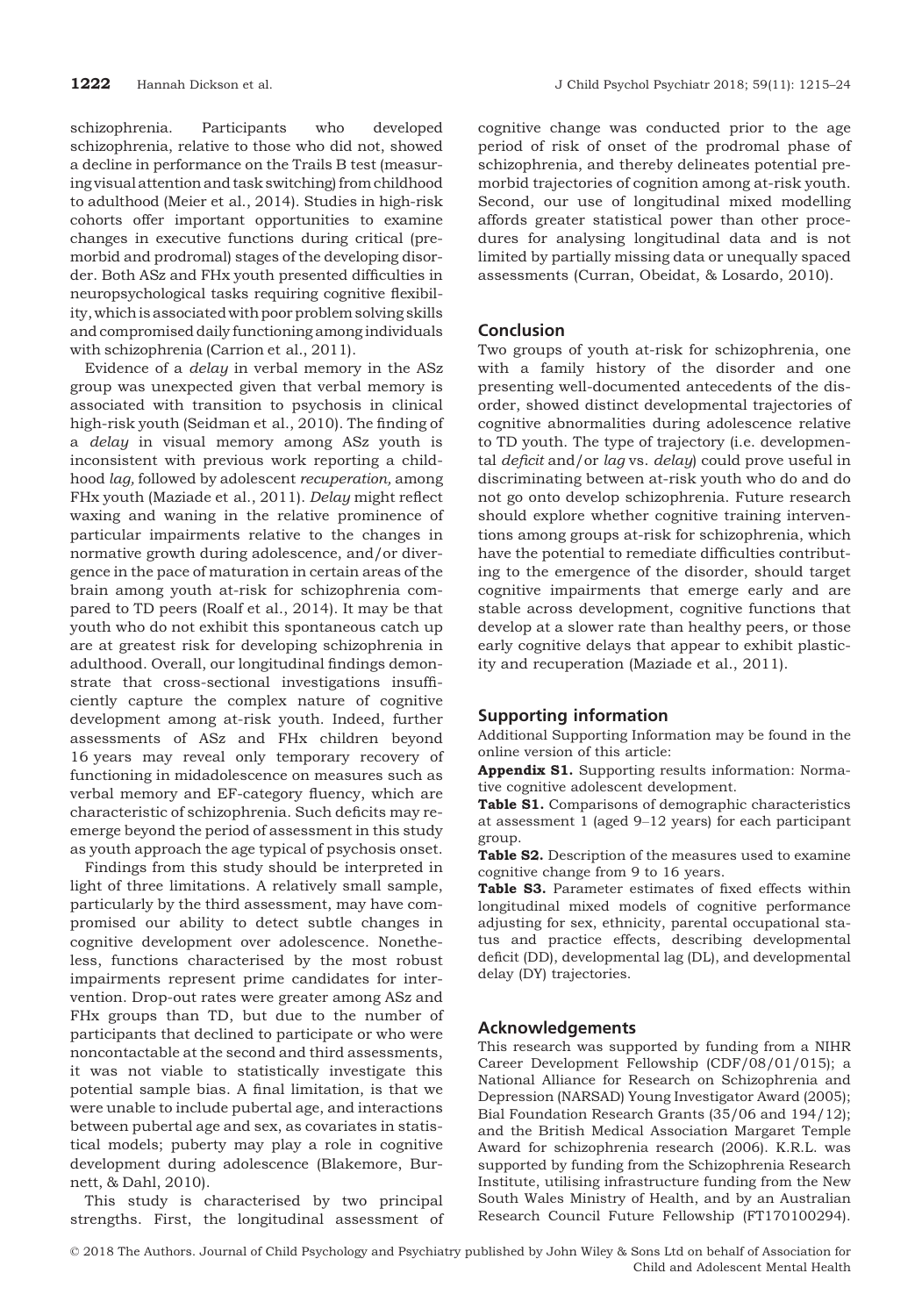A.E.C. was supported by a Sir Henry Wellcome Postdoctoral Fellowship (107395/Z/15/Z). The authors thank the children and caregivers who participated in the study, and the research staff and students who have contributed to data collection. H.D., A.R., and A.E.C. are affiliated with the National Institute for Health Research (NIHR) Specialist Biomedical Research Centre for Mental Health at the South London and Maudsley NHS Foundation Trust and Institute of Psychiatry, Psychology & Neuroscience, King's College London, United Kingdom. The authors have declared that they have no competing or potential conflicts of interest.

#### Correspondence

Hannah Dickson, Department of Forensic and Neurodevelopmental Science (Box P023), Institute of Psychiatry, Psychology & Neuroscience, Kings College London, De Crespigny Park Road, London, SE5 8AF, UK; Email: hannah.dickson@kcl.ac.uk and

Kristin R. Laurens, School of Psychology, Australian Catholic University (Brisbane Campus), PO Box 456, Virginia, QLD 4104, Australia; Email: Kristin.Laurens@ acu.edu.au

# Key points

- Adult schizophrenia is preceded by childhood dysfunctions spanning multiple cognitive domains, but different cognitive domains follow distinct developmental courses.
- In this prospective longitudinal study, we used repeated, and identical, cognitive assessments across ages 9– 16 years, to examine trajectories of cognitive development among youth at-risk for schizophrenia compared to typically developing peers.
- We observed two patterns of cognitive growth (developmental deficit and lag) previously reported among individuals who later developed schizophrenia, and found evidence for developmental delays in cognitive functions not previously identified among high-risk youth.
- Type of trajectory may be useful in discriminating between at-risk youth who do and do not develop the disorder in adulthood.
- Findings highlight the potential for interventions that target specific cognitive dysfunction at key developmental phases.

# References

- Addington, J., & Barbato, M. (2012). The role of cognitive functioning in the outcome of those at clinical high risk for developing psychosis. Epidemiology and Psychiatric Sciences, 21, 335–342.
- Agnew-Blais, J., & Seidman, L.J. (2013). Neurocognition in youth and young adults under age 30 at familial risk for schizophrenia: A quantitative and qualitative review. Cognitive Neuropsychiatry, 18, 1–39.
- Barch, D.M., Cohen, R., & Csernansky, J.G. (2013). Altered cognitive development in the siblings of individuals with schizophrenia. Clinical Psychological Science, 2, 138–151.
- Bartels-Velthuis, A.A., van de Willige, G., Jenner, J.A., van Os, J., & Wiersma, D. (2011). Course of auditory vocal hallucinations in childhood: 5-year follow-up study. The British Journal of Psychiatry, 199, 296–302.
- Blakemore, S.-J., Burnett, S., & Dahl, R.E. (2010). The role of puberty in the developing adolescent brain. Human Brain Mapping, 31, 926–933.
- Cannon, T.D., Bearden, C.E., Hollister, J.M., Rosso, I.M., Sanchez, L.E., & Hadley, T. (2000). Childhood cognitive functioning in schizophrenia patients and their unaffected siblings: A prospective cohort Study. Schizophrenia Bulletin, 26, 379–393.
- Carrion, R.E., Goldberg, T.E., McLaughlin, D., Auther, A.M., Correll, C.U., & Cornblatt, B.A. (2011). Impact of neurocognition on social and role functioning in individuals at clinical high risk for psychosis. American Journal of Psychiatry, 168, 806–813.
- Crow, T.J., Done, D.J., & Sacker, A. (1995). Childhood precusors of psychosis as clues to evolutionary origins. European Archives of Psychiatry and Clinical Neuroscience, 245, 61–69.
- Cullen, A.E., Dickson, H., West, S.A., Morris, R.G., Mould, G.L., Hodgins, S., ... & Stehli, A. (2010). Neurocognitive deficits in children aged 9-12 years who present putative antecedents of schizophrenia. Schizophrenia Research, 121, 15–23.
- Curran, P.J., Obeidat, K., & Losardo, P. (2010). Twelve frequently asked questions about growth curve modeling. Journal of Cognition and Development, 11, 121–136.
- Delis, D.C., Kaplan, E., & Kramer, J.H. (2001). The Delis Kaplan executive function system: Examiners manual. San Antonio, TX: The Psychological Corporation.
- Dickson, H., Cullen, A.E., Reichenberg, A., Hodgins, S., Campbell, D.D., Morris, R.G., & Laurens, K.R. (2014). Cognitive impairment among children at-risk for schizophrenia. Journal of Psychiatric Research, 50, 92–99.
- Dickson, H., Laurens, K.R., Cullen, A.E., & Hodgins, S. (2012). Meta-analyses of cognitive and motor function in youth aged 16 years and younger who subsequently develop schizophrenia. Psychological Medicine, 42, 743–755.
- Forsyth, J.K., Ellman, L.M., Tanskanen, A., Mustonen, U., Huttunen, M.O., Suvisaari, J., & Cannon, T.D. (2012). Genetic risk for schizophrenia, obstetric complications, and adolescent school outcome: Evidence for gene-environment interaction. Schizophrenia Bulletin, 39, 1067–1076.
- Fuller, R., Nopoulos, P., Arndt, S., O'Leary, D., Ho, B.-C., & Andreasen, N.C. (2002). Longitudinal assessment of premorbid cognitive functioning in patients with schizophrenia through examination of standardized scholastic test performance. American Journal of Psychiatry, 159, 1183– 1189.
- Glenthøj, L.B., Hjorthøj, C., Kristensen, T.D., Davidson, C.A., & Nordentoft, M. (2017). The effect of cognitive remediation in individuals at ultra-high risk for psychosis: A systematic review. NPJ Schizophrenia, 3, 20.